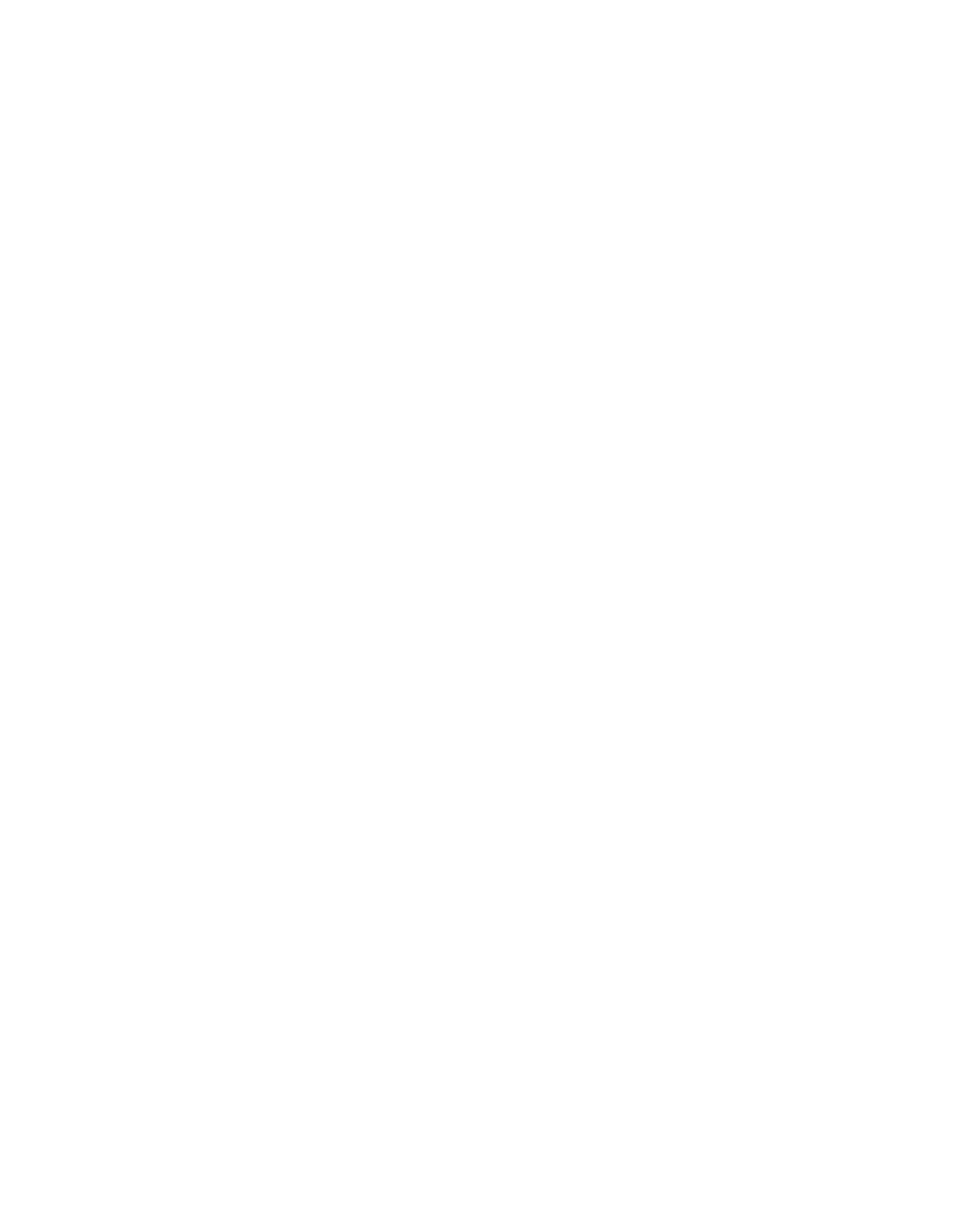| ID           | <b>Issue/Problem Description</b>                                                                                                                                                                                                                   | Identified By <sup>(1)</sup> | Sub-Basin of<br>Origin <sup>(1)</sup> | <b>Scale of Impact</b><br>(1) |
|--------------|----------------------------------------------------------------------------------------------------------------------------------------------------------------------------------------------------------------------------------------------------|------------------------------|---------------------------------------|-------------------------------|
|              | Water Quality Issues (WQ)                                                                                                                                                                                                                          |                              |                                       |                               |
| $WO-1$       | WWU Lake & Tributary Monitoring (2005-present) has identified the<br>following issues                                                                                                                                                              |                              |                                       |                               |
| a            | Increased levels of available phosphorus in the lake fueling the<br>growth of algae and cyanobacteria.                                                                                                                                             | Monitoring                   | <b>LS</b>                             | LS.                           |
| h            | Because of algal densities seen in the lake, there is a potential for<br>development of harmful disinfection by-products from treatment of<br>lake water with residential treatment systems, (especially those that<br>disinfect by chlorination). | Monitoring                   | LS                                    | LS                            |
| $\mathsf{C}$ | Assess and address potential for groundwater, stream, and lake<br>contamination from onsite septic systems.                                                                                                                                        | Monitoring                   | <b>BW</b>                             | <b>BW</b>                     |
| d            | Tributary fecal coliform counts were variable; 36% of the<br>samples exceeded 100 cfu/100ml, suggesting that the sites<br>might not pass surface water criteria.                                                                                   | Monitoring                   | <b>BW</b>                             | <b>BW</b>                     |
| $WO-2$       | Assess and address the impact to stormwater quality from wildlife<br>and domestic animal waste within the basin.                                                                                                                                   | <b>PM-2</b>                  | <b>BW</b>                             | <b>BW</b>                     |
| $WO-3$       | Perform comprehensive review of historical water quality sampling<br>data dating back to 1970s for incorporation into the comprehensive<br>stormwater planning effort.                                                                             | $PM-2$                       | <b>BW</b>                             | BW                            |
| $WO-4$       | Lake Samish listed on WA Department of Ecology's 303d, Category<br>2 Water of Concern for elevated concentrations of Mercury in fish.                                                                                                              | Monitoring                   |                                       | LS                            |
| $WO-5$       | West Arm of Lake Samish listed on WA Department of Ecology's<br>303d, Category 5 Impaired Waterbody for elevated concentrations<br>of PCBs in fish.                                                                                                | Monitoring                   |                                       | LS                            |
| $WO-6$       | Concerns regarding the potential for lead or heavy metal<br>contamination from Plantation Rifle Range.                                                                                                                                             | <b>PM-1</b>                  | R                                     | R, S, F                       |
| $WO-7$       | Sediment erosion from the Finney Creek basin significantly<br>increasing the size of the creek's alluvial fan.                                                                                                                                     | <b>PM-1</b>                  | R, S, F                               | R, S, F, LS                   |
| WQ -8        | Sediment erosion from the Mud Creek basin causes turbidity issues<br>in the lake and excessive alluvial deposits at the stream mouth.                                                                                                              | PM-1, Research               | M                                     | M, LS                         |
|              |                                                                                                                                                                                                                                                    |                              |                                       |                               |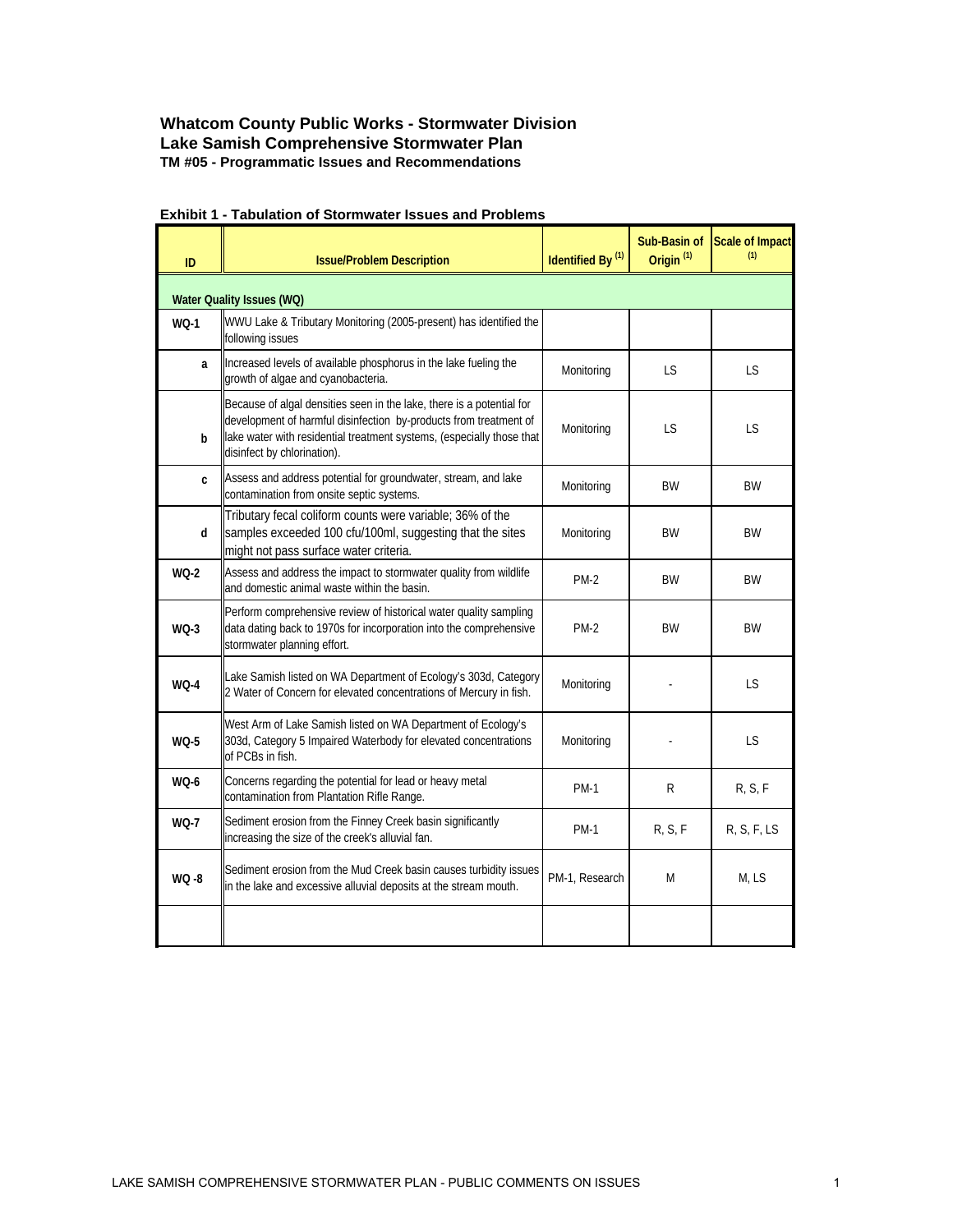| ID           | <b>Issue/Problem Description</b>                                                                                                                                                                                                                                                                               | Identified By <sup>(1)</sup> | Sub-Basin of<br>Origin <sup>(1)</sup> | <b>Scale of Impact</b><br>(1) |  |
|--------------|----------------------------------------------------------------------------------------------------------------------------------------------------------------------------------------------------------------------------------------------------------------------------------------------------------------|------------------------------|---------------------------------------|-------------------------------|--|
|              | Infrastructure & Roadway Issues (IR)                                                                                                                                                                                                                                                                           |                              |                                       |                               |  |
| $IR-1$       | County road ditches require more regular maintenance within the<br>basin.                                                                                                                                                                                                                                      | <b>PM-2</b>                  | <b>BW</b>                             | <b>BW</b>                     |  |
| $IR-2$       | Concerns over infrastructure and road maintenance; storm damage<br>to roads, damage to road shoulders, drainage system requiring<br>more regular maintenance and repair.                                                                                                                                       | <b>PM-1</b>                  | <b>BW</b>                             | <b>BW</b>                     |  |
| $IR-3$       | Identify flashflood-prone intermittent streams and water courses<br>within the basin                                                                                                                                                                                                                           | <b>PM-1</b>                  | <b>BW</b>                             | ВW                            |  |
| $IR-4$       | Utilizing existing ditch and culvert inventories - Identify stormwater<br>flow directions and possible opportunities to re-route flow away<br>from problem area.                                                                                                                                               | <b>PM-1</b>                  | <b>BW</b>                             | <b>BW</b>                     |  |
| $IR-5$       | Increase inspection of all residential construction projects to contirm<br>compliance with all currently required construction stormwater<br>BMPs. Inspections should target, not only activities during<br>constructio, but also compliance of any permanent BMPs put in<br>place at the end of construction. | <b>PM-1</b>                  | <b>BW</b>                             | <b>BW</b>                     |  |
| $IR-6$       | Drainage ditch on the north side of E. Lk Samish Rd has been filled<br>in. Confirm that there are no adverse stormwater impacts<br>associated with this condition                                                                                                                                              | <b>PM-2</b>                  | W                                     | W                             |  |
| $IR-7$       | Stormwater sheet-flowing across Roy Road during significant wet<br>weather events.                                                                                                                                                                                                                             | $PM-2$                       | RE, RW                                | RE, RW                        |  |
| $IR-8$       | Stormwater sheet-flowing across W. Lk Samish Drive at several<br>location between Firelane and the bridge.                                                                                                                                                                                                     | $PM-2$                       | S                                     | S                             |  |
| $IR-9$       | Culvert overflows upstream of Calmor Cove have caused flooding<br>in the trailer park in the past, most recently in 2009.                                                                                                                                                                                      | <b>PM-2</b>                  | S                                     | S                             |  |
| $IR-10$      | County culvert discharging stormwater directly into yard on private<br>property north of 156 Shallow Shore Drive                                                                                                                                                                                               | $PM-2$                       | S                                     | S                             |  |
| <b>IR-11</b> | County road ditch on the __ side of Shallow Shore remains full.                                                                                                                                                                                                                                                | $PM-2$                       | S                                     | S                             |  |
| $IR-12$      | Calmor Cove culvert under mobile homes and pads causes trouble<br>for downstream properties.                                                                                                                                                                                                                   | $PM-3$                       | S                                     | S                             |  |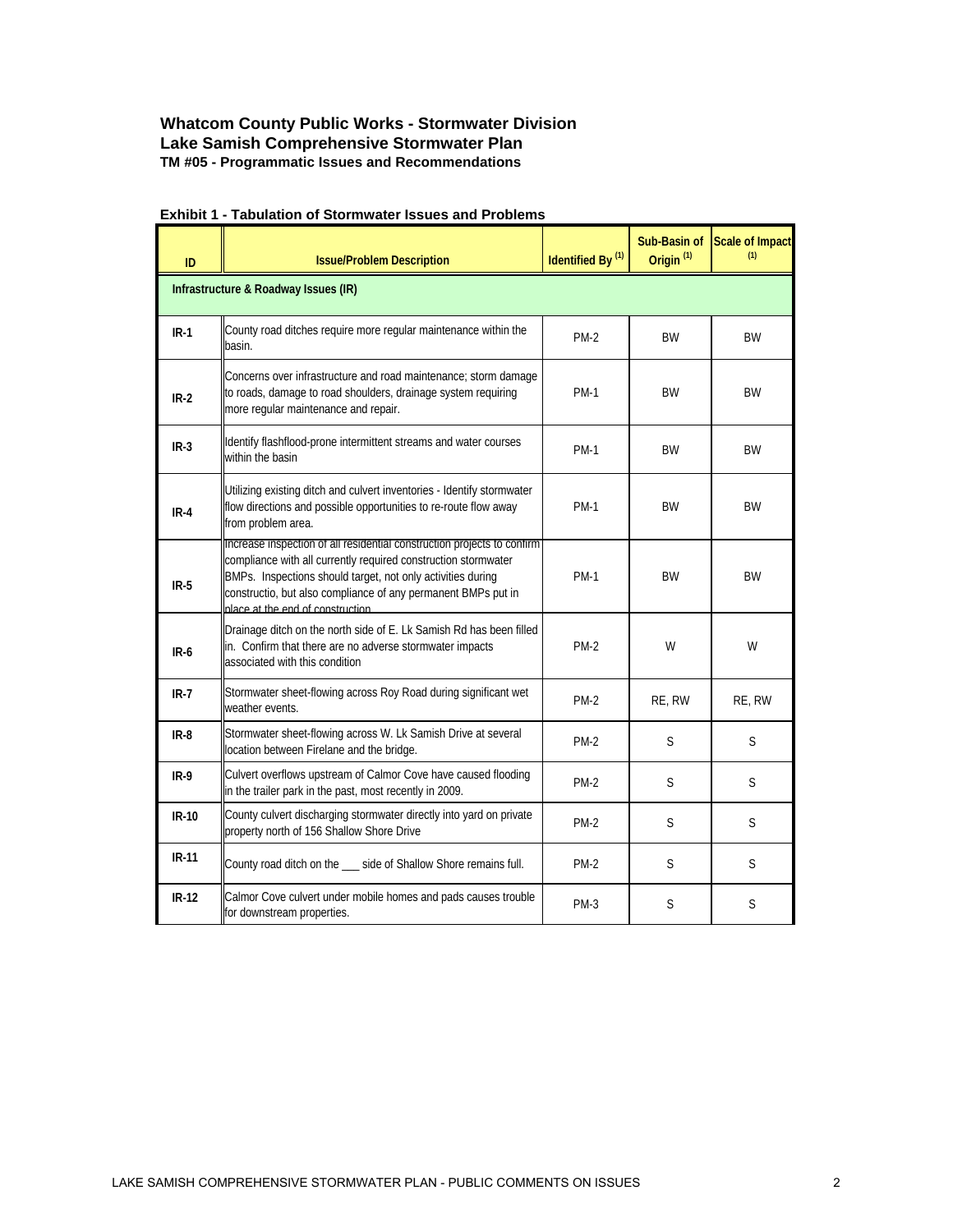| ID          | <b>Issue/Problem Description</b>                                                                                                                                                                                                                 | Identified By <sup>(1)</sup> | Sub-Basin of<br>Origin <sup>(1)</sup> | Scale of Impact<br>(1)      |  |
|-------------|--------------------------------------------------------------------------------------------------------------------------------------------------------------------------------------------------------------------------------------------------|------------------------------|---------------------------------------|-----------------------------|--|
|             | <b>WSDOT I-5 Corridor Issues (I5)</b>                                                                                                                                                                                                            |                              |                                       |                             |  |
| $15-1$      | WSDOT I5 Corridor - Adequacy of the sizing and maintenance of<br>the existing detention vault located along E. Lake Samish Drive                                                                                                                 | PM-1, PM-2                   | W, B, LS                              | W, B, LS                    |  |
| $15-2$      | WSDOT I-5 Corridor - Concerns regarding whether addition<br>detention facilities are needed for the interstate stormwater system.                                                                                                                | PM-1, PM-2                   | F, R, S, W, B,<br>SB, P, LS           | F, R, S, W, B,<br>SB, P, LS |  |
|             | Planning and Development Issues (PD)                                                                                                                                                                                                             |                              |                                       |                             |  |
| PD-1        | Identify how current zoning designations in the basin will impact<br>future stormwater quality and quantity.                                                                                                                                     | $PM-2$                       | BW                                    | BW                          |  |
| PD-2        | Identify how future large developments in the basin will impact<br>future stormwater quality and quantity.                                                                                                                                       | <b>PM-2</b>                  | <b>BW</b>                             | ВW                          |  |
| PD-3        | Possible impacts of proposed LAMIRD designation.                                                                                                                                                                                                 | PM-1, PM-2                   | BW                                    | BW                          |  |
| $PD-3$      | Whatcom County Dittrich Park Development - Provide for public<br>notification regarding planning schedule and public input regarding<br>development planning. Shallow lake water issues should be<br>addressed as a part of the planning effort. | $PM-2$                       | B, SB                                 | B, SB                       |  |
| PD-4        | Impact of planned Sleepy Hollow Development vesting under 1992<br>Whatcom County Development Standards.                                                                                                                                          | PM-1, PM-2,<br>Research      | S                                     | S                           |  |
| <b>PD-5</b> | Two different plans are needed to address different issues in the<br>east arm and west arm of the lake.                                                                                                                                          | $PM-3$                       | <b>BW</b>                             | BW                          |  |
|             | <b>Recreational Use (RU)</b>                                                                                                                                                                                                                     |                              |                                       |                             |  |
| $RU-1$      | Assess and address potential impacts related to boat water ballast<br>being discharged to lake water.                                                                                                                                            | <b>PM-1</b>                  | LS                                    | LS                          |  |
| $RU-2$      | Assess and address erosion effects associated with increased<br>wake produced by large displacement boating vehicles.                                                                                                                            | <b>PM-1</b>                  | <b>LS</b>                             | LS                          |  |
| RU-3        | Assess and address impacts from 2-cycle watercraft on the lake.                                                                                                                                                                                  | $PM-2$                       | LS                                    | LS                          |  |
| RU-4        | Lack of adequate enforcement by State and local agencies<br>regarding boating activities and possession of current fishing<br>licences.                                                                                                          | <b>PM-1</b>                  | LS                                    | LS                          |  |
| RU-5        | Development of a permit system for boat launch usage to better<br>control boat usage on the lake.                                                                                                                                                | PM-1                         | LS.                                   | LS.                         |  |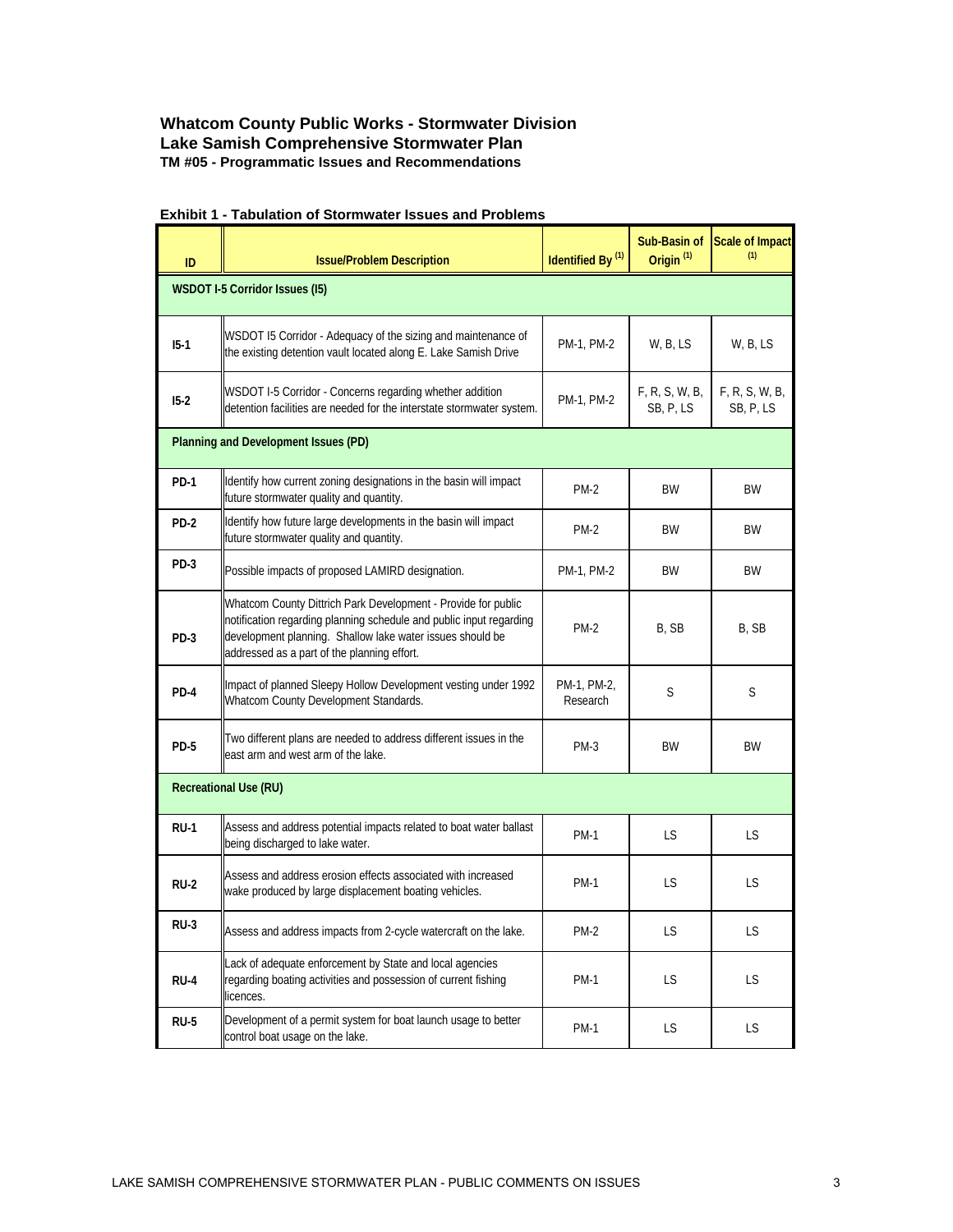| ID          | <b>Issue/Problem Description</b>                                                                                                                                                                                                             | Identified By <sup>(1)</sup> | Sub-Basin of<br>Origin <sup>(1)</sup> | <b>Scale of Impact</b><br>(1) |  |
|-------------|----------------------------------------------------------------------------------------------------------------------------------------------------------------------------------------------------------------------------------------------|------------------------------|---------------------------------------|-------------------------------|--|
|             | Recreational Use (RU) (continued)                                                                                                                                                                                                            |                              |                                       |                               |  |
| <b>RU-6</b> | WDFW plan to upgrade and expand the existing boat launch will<br>existing water quality issues associated with recreational use<br>around the lake.                                                                                          | PM-1, PM-2                   | LS                                    | <b>LS</b>                     |  |
| RU-7        | Inadequate garbage and restroom facilities to handle the number of<br>recreational users of the lake, especially in the summer months.                                                                                                       | <b>PM-1</b>                  | BW                                    | ВW                            |  |
| RU-8        | Lack of adequate parking enforcement around the lake, especially<br>during summer months.                                                                                                                                                    | PM-1, PM-2                   | BW                                    | ВW                            |  |
| <b>RU-9</b> | Additional enforcement required to address public disposal of<br>garbage in public area.                                                                                                                                                     | PP-2                         | BW                                    | BW                            |  |
|             | Wildlife & Aquatic Habitat (WAH)                                                                                                                                                                                                             |                              |                                       |                               |  |
| WAH-1       | Determine the extent to which the lake outlet at Friday Creek is<br>filling in with sediment and assess the impacts of that sedimentation<br>on basin's ability to provide the minimum required flow of 2cfs to the<br>creek.                | <b>PM-2</b>                  | LS                                    | <b>LS</b>                     |  |
| WAH-2       | Assess and address need for a flow metering structure at the Friday<br>Creek outlet.                                                                                                                                                         | Modeling                     | LS.                                   | <b>LS</b>                     |  |
| WAH-3       | Inventory fish-bearing streams not already identified by the WDFW.                                                                                                                                                                           | PM-1                         | BW                                    | BW                            |  |
| WAH-4       | Fish barriers identified by Whatcom County and WDFW.                                                                                                                                                                                         | Research                     | BW                                    | BW                            |  |
| WAH-5       | Degradation of tributary aquatic habitat due to high stream volumes<br>during peak wet weather events and sedimentation due to<br>increased erosion upstream.                                                                                | Research                     | BW                                    | BW                            |  |
|             | <b>Forestry Practices (FP)</b>                                                                                                                                                                                                               |                              |                                       |                               |  |
| <b>FP-1</b> | Provide overview of future forest practice to expect within the basin.                                                                                                                                                                       | <b>PM-1</b>                  | BW                                    | BW                            |  |
| FP-2        | Stormwater contamination concerns relating to the use of<br>herbicides in upland, forested areas with wetland areas, water<br>inundation and/or saturated soils, and for vegetation control in<br>forested areas and on gravel access roads. | PM-1, PM-2                   | BW                                    | BW                            |  |
| FP-3        | Assess and address impact to stormwater quality and quantity of<br>forest clear cutting in the basin.                                                                                                                                        | $PM-2$                       | BW                                    | BW                            |  |
| FP-4        | Assess and address impact to stormwater quality and quantity of<br>access logging roads in the basin.                                                                                                                                        | $PM-2$                       | BW                                    | BW                            |  |
| $FP-5$      | Open dialog with WA Dept. of Natural Resources and large forest<br>owners in the basin regarding impacts to stormwater related to<br>forestry practices.                                                                                     | PM-2                         | BW                                    | BW                            |  |